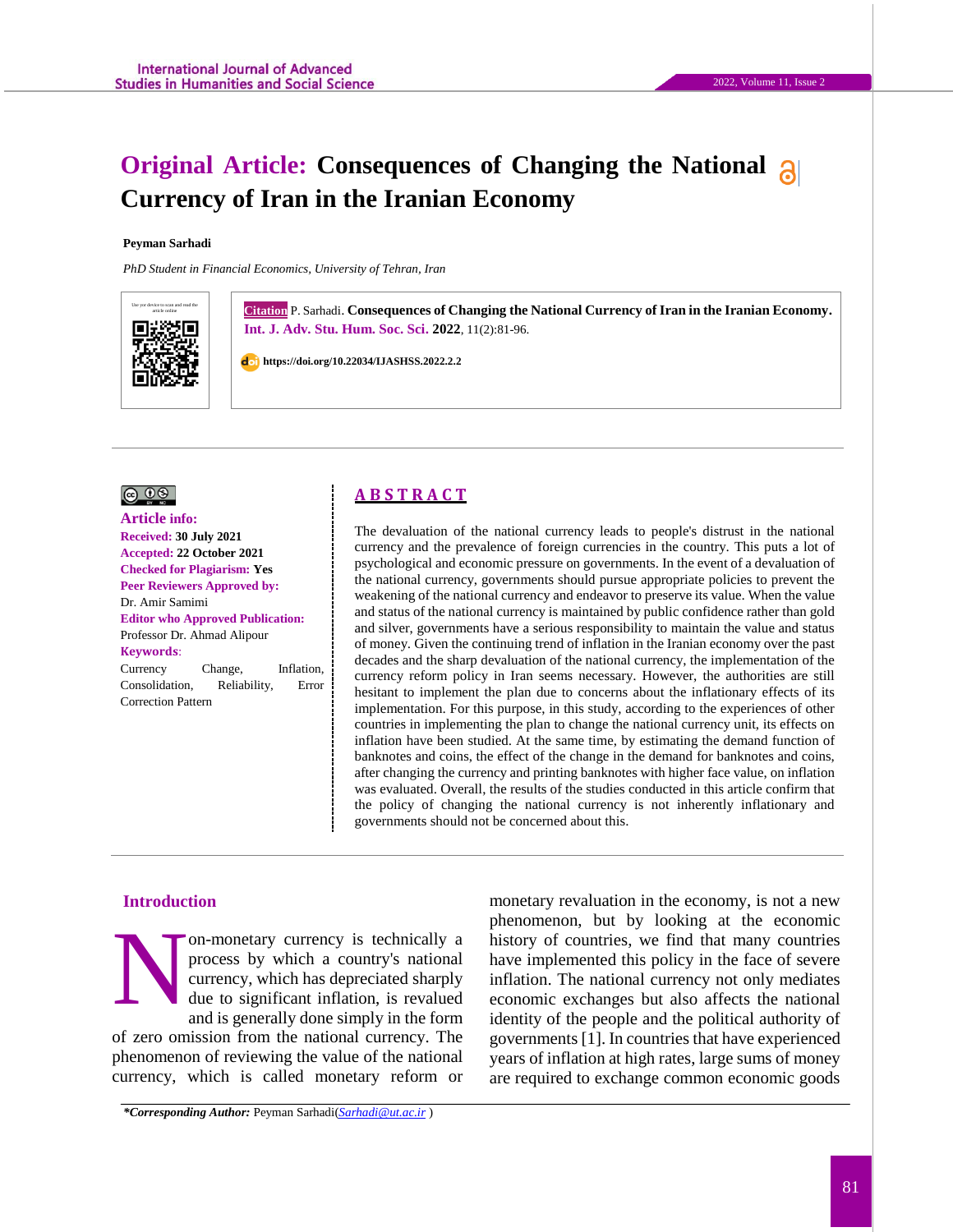due to rising general price levels. This makes computational and accounting operations as well as project evaluations very difficult and devalues the national currency against foreign currencies. The most important result of such conditions will be the emergence of instability and the sensitivity of inflation expectations and the beginning of distrust in the economy. Many developing countries, which have faced high inflation, have been forced to revise their currencies to handle the negative effects of the devaluation of the national currency. The change of national currency has been implemented as a reform policy in many countries. Given the inflationary trend in recent decades in Iran and the sharp decline in the value of the national currency, the reform of the national currency is necessary to reduce costs; however, due to concerns about the effects of inflation resulting from the implementation of this policy, it is still just a concept and not practiced. This study provides a general overview of currency change [2].

### **Problem statement**

The continuous unbalanced increase in the money supply and, consequently, the continuous increase in the general level of prices has caused the purchasing power of each piece of banknotes and coins to decrease more and more day by day. As a result, the quantity of variables measured in currencies has increased in such a way that it has made it difficult to record and maintain accounts and carry out transactions. When an economy experiences high inflation rates over a long period of time and the general level of prices increases several times over, large volumes of banknotes and coins are required for routine cash transactions. In some cases, the general level of prices increases; as a result, the purchasing power of each currency decreases to the point that the currency can hardly play its role as a means of exchange and a unit of counting. It is to address the costs of such issues that governments are forced to reconsider their currency and launch new currencies to address existing problems [3].

### **Importance of research**

The real value of the national currency in any economy is an indicator of economic strength and stability and is one of the main factors in attracting capital, both domestic and foreign capital, to

participate in investment and production, which creates new job opportunities and more production in that will eventually lead to economic prosperity, while the devaluation of the national currency will not only stop investment and production, but also the flight of capital, reducing public confidence and increasing liquidity in society. The value of a country's national currency declines when the inflation rate in that country is high for consecutive years and people are forced to pay more for banknotes and coins to use goods and services, and this is exactly what has happened over the years. Banknote per capita in Iran's economy is much higher than in that of developed countries (114 sheets vs. 14 sheets). Currency reform or the elimination of a few zeros of the country's currency has become one of the country's economic needs to facilitate trade. This is an issue that has been on the agenda of the central bank for many years. The elimination of zero from the national currency is an action aimed at increasing the nominal value of money. Therefore, we examined considering the inflation situation in Iran in recent years and the government's determination to implement the economic transformation plan, part of which is the change of currency, and the benefits stated for this policy, how the process is done and the effects of such a measure on inflation [4].

# **Currency change, its requirements and consequences**

Money plays an important role in determining the level of economic activity, creating balance and getting rid of recession and unemployment, and therefore is of particular importance at the macroeconomic level. Given the importance of money at home and abroad, one of the most important tasks of the government is to preserve the value of the national currency. Many countries that have faced a sharp devaluation of their national currency have implemented policies to change their national currency. This study dealt with the role of money and its functions in the economies of countries, and the history of change of national currency and the requirements for the implementation of the policy of change of currency are examined. Also, according to the experience of other countries in the implementation of this policy, the situation of the Iranian Rial was studied in order to change the currency. Finally, studies on currency change were reported.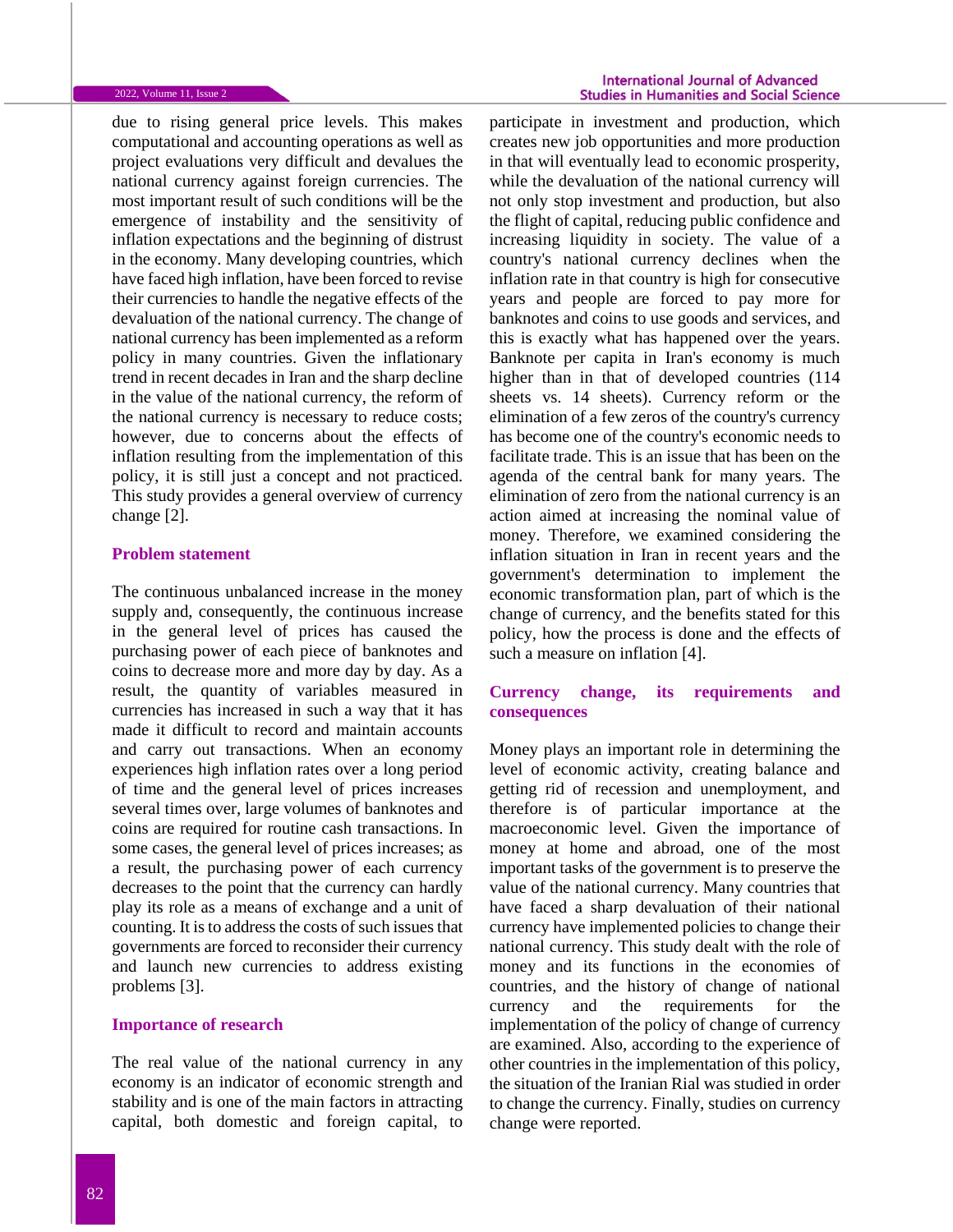# **Experience of other countries in changing the currency**

Normally, economic relations are disrupted in the face of severe inflation, when prices are rising at a rapidly and disproportionately rapid rate. In other words, people are not confident in the future of the economy. When it happens, policymakers are undertaking economic reforms to deal with severe inflation and its negative consequences. The elimination of zero from the national currency has been implemented as part of an economic reform program to reduce the disproportionate amount of money in many countries, some of which are reviewed in this section.

### **- Greece's (1944) elimination of 14 zeros**

When Greece was occupied by German forces between 1941 and 1944, the country's inflation was 8.55 billion per month, in other words, the price of goods in this country doubled every 28 hours. The lives of millions of people living in this country were affected by many problems. Inflation in Greece started in 1941, but the highest inflation rates were in 1943 and 1944. In 1943, the country printed 25,000 drachma banknotes to meet the people's financial needs, but these banknotes could not be used by the people for long. For this reason, in 1944, the printing of new banknotes began in this country, on which there were 14 zeros. However, this trend continued until the end of 1944. At this time, after the end of increasing inflation, the Central Bank of Greece eliminated the zeros of the national currency with the introduction of a new currency [5].

## **Hungary's (1946) elimination of 21 zeros**

Between 1945 and 1946, Hungary experienced an increasing rate of inflation. At that time, the prices of goods in the market of this country doubled every 15 hours. This happened after the end of World War II in this country. Before the rise of inflation, the largest banknote printed in the country was the 1000 penguin banknote. But in late 1945, the country's central bank printed banknotes worth 10 million penguins to meet the needs of the people. But this was not the end of the matter. Less than six months later, these banknotes did not meet the needs of the people, and larger banknotes were printed with 20 zeros. At this time, printed banknotes were equal to 10 to the power of 20. In the second half of 1946, even larger banknotes with 21 zeros were printed in this country. But at the end of this year, the problem of the Hungarians was solved by removing 21 zeros from the national currency [6].

## **Germany's (1948) elimination of 14 zeros**

Germany saw inflation rise to 3.25 billion per month in the early 1920s. In other words, at this time, the price of consumer goods doubled every 49 hours. Under such circumstances, the German central bank printed large-denomination banknotes, because low-denomination banknotes had no use in the economy. The German central bank in the first step printed 50 million-mark banknotes Over time; 100 million-mark banknotes were printed to meet the needs of the people and broke the world banknote printing record. Erhard and Rupke, members of the German school of Freiburg, proposed a currency reform to alleviate the terrible post-war situation so that the amount of money could be commensurate with the quantity of goods, as well as the abolition of price controls in Germany.

On June 20, 1948, he reformed the currency. According to this fundamental idea, a much smaller number of German marks, the new legal tender, was to replace the Reich mark. In this way, the money supply was significantly reduced. Currency reform was very complex, and the net worth of many people was significantly reduced. The net result of these measures was a 93 percent reduction in the money supply. The situation after these changes and the impact that these changes had on the German economy was very significant. On June 21, people realized that the money they earned from selling their goods was much more valuable than the old money. Absence from work decreased significantly and industrial per capita production increased many times over [7].

# **Poland (1950)**

Because in the former Soviet Union, the mechanism of eliminating zeros from the national currency was frequent and generally resulted in the confiscation of people's assets in favor of the government and the devaluation of people's cash, this background gave the people of the former communist countries a positive view of a single change. They did not have national money. For example, the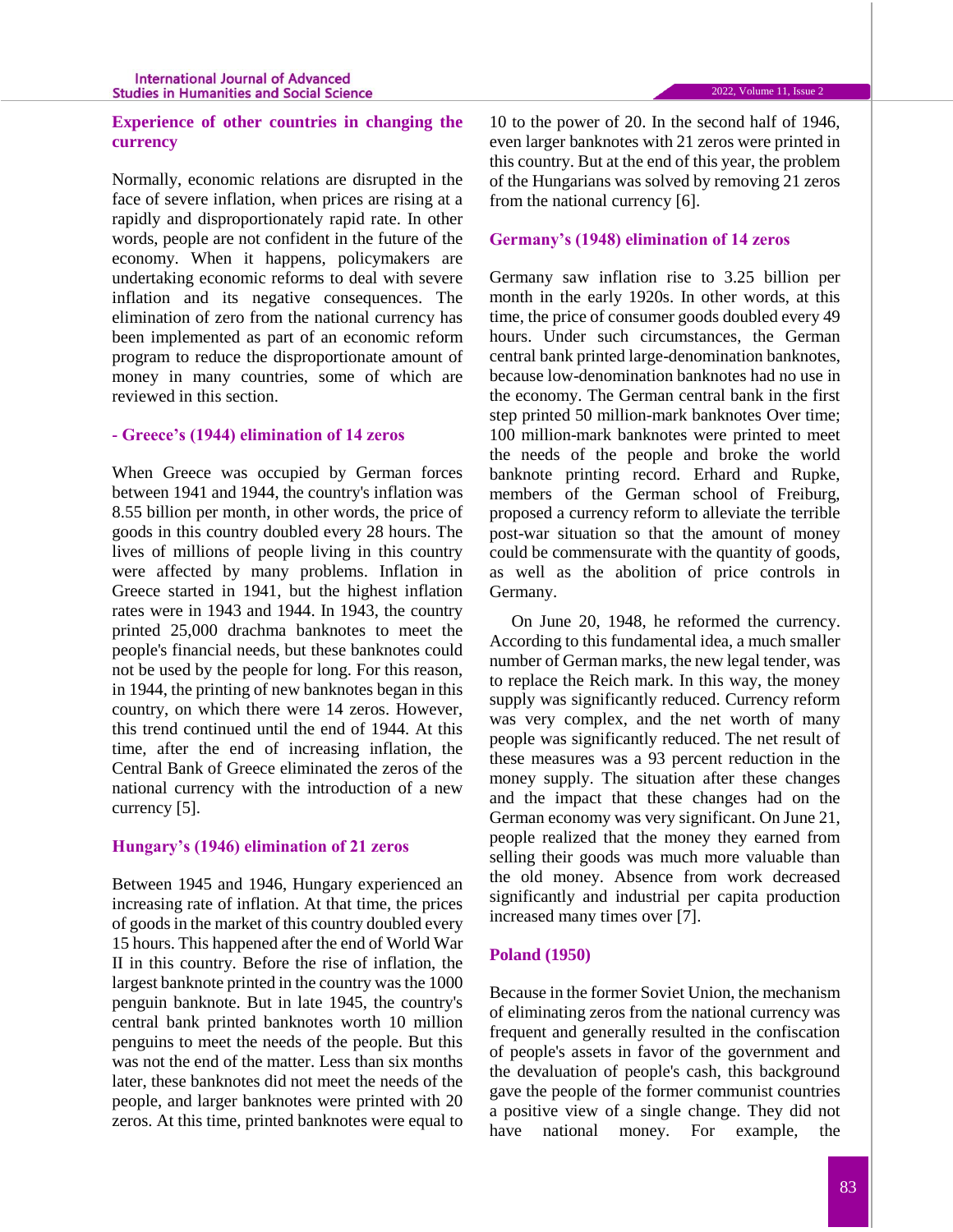implementation of this policy in Poland made people think that the government had confiscated part of their assets in their favor. Of course, recent studies show that with economic stability and reduced inflation, the people of this country will benefit from the implementation of this policy in the long run. Poland implemented its zero-sum policy in the middle of its economic stabilization period.

Poland had implemented a policy of zero elimination at a time when the positive effects of reform policies had not yet been felt. In fact, this policy was no longer used in Poland to signal the end of a difficult economic period to the people, but the way the government implemented this policy sought to inform people that it was very serious about pursuing different economic policies than in the past. Romania's positive achievements were not repeated in Poland. On the contrary, after the implementation of the de-zeroing policy, the value of the country's currency continued to depreciate against major international currencies, and Poland's economic growth rate continued to decline until 1996. However, since the economic stabilization package of Poland was successfully implemented and Poland became one of the most successful countries in transition, the policy of zeroing this country has never been considered a failed policy.

### **Czechoslovakia (1953)**

In order to implement the monetary reform policy, Czechoslovakia converted the cash assets of individuals up to SEK 300 per person in a ratio of 5 to 1 and higher amounts in a ratio of 50 to 1 into new currency. Savings deposits of up to SEK 5,000 were converted at a ratio of 5 to 1 and larger amounts at a rate that gradually became more unfavorable. Wages decreased by 5 to 1 and prices decreased by 5 to 1 after an increase of 15% [8].

### **Bolivia's (1985) Removal of 6 zeros**

Bolivia adopted policies to combat hyperinflation and its negative effects, one of which was the change of the national currency in 1985. In doing so, the country removed 6 zeros from its national currency and replaced it with a new currency [9].

### **Israel's (1986) elimination of 3 zeros**

The Israeli government changed its currency in 1986 by eliminating zero zeros. The main purpose

of this was to simplify monetary calculations, and facilitate cash payments and registration of financial items. The need for a new currency arose from rising inflation in the early 1980s [10].

# **Brazil's (1967 to 1993) six-stage eliminations of 18 zeros**

Brazil is a prime example of an economy with acute inflation that has eliminated 18 zeros from its national currency for many years to escape this inflation. It lost 30 to 40 percent of its monthly value in the 1960s and 1970s. In 1967, for the first time, they eliminated 3 zeros from his national currency. However, Brazil failed to control inflation, and by 1981 inflation had risen again to 151 percent. In the meantime, once again, three zeros were removed from the Brazilian national currency. In 1989, inflation rose further to 1,431 percent. At this time, Brazil once again removed the returned zeros with a change in the national currency. In 1993, when the country's inflation was close to 2,000 percent, it again removed three zeros from its currency. This time, the government succeeded in curbing inflation. However, Brazil is one of the most expensive countries in Latin America [1].

### **Serbia's (1994) elimination of 12 zeros**

Serbia experienced extreme inflation in 1993 due to heavy international sanctions, with heavy losses. In January 1994, inflation in the Serbian economy was so rampant that the government, after printing a string of banknotes in increasing numbers, eventually issued 500 billion-dinar banknotes. From January 1 to January 24 alone, inflation in Serbia was recorded at two to three percent per hour or seventy percent per day. On January 24, 1994, the Serbian government, which intended to print a 1,000-dinar banknote, removed 12 zeros from the figure, declaring the value of a new Serbian dinar equal to one German mark. Serbia was able to control the tremendous inflation that existed in the country by controlling the printing of banknotes and the regular economic program [3].

## **Bulgaria's (1999) elimination of 3 zeros**

Bulgaria changed its currency by eliminating 3 zeros in 1999 to facilitate accounting processes and cash payments and join the European single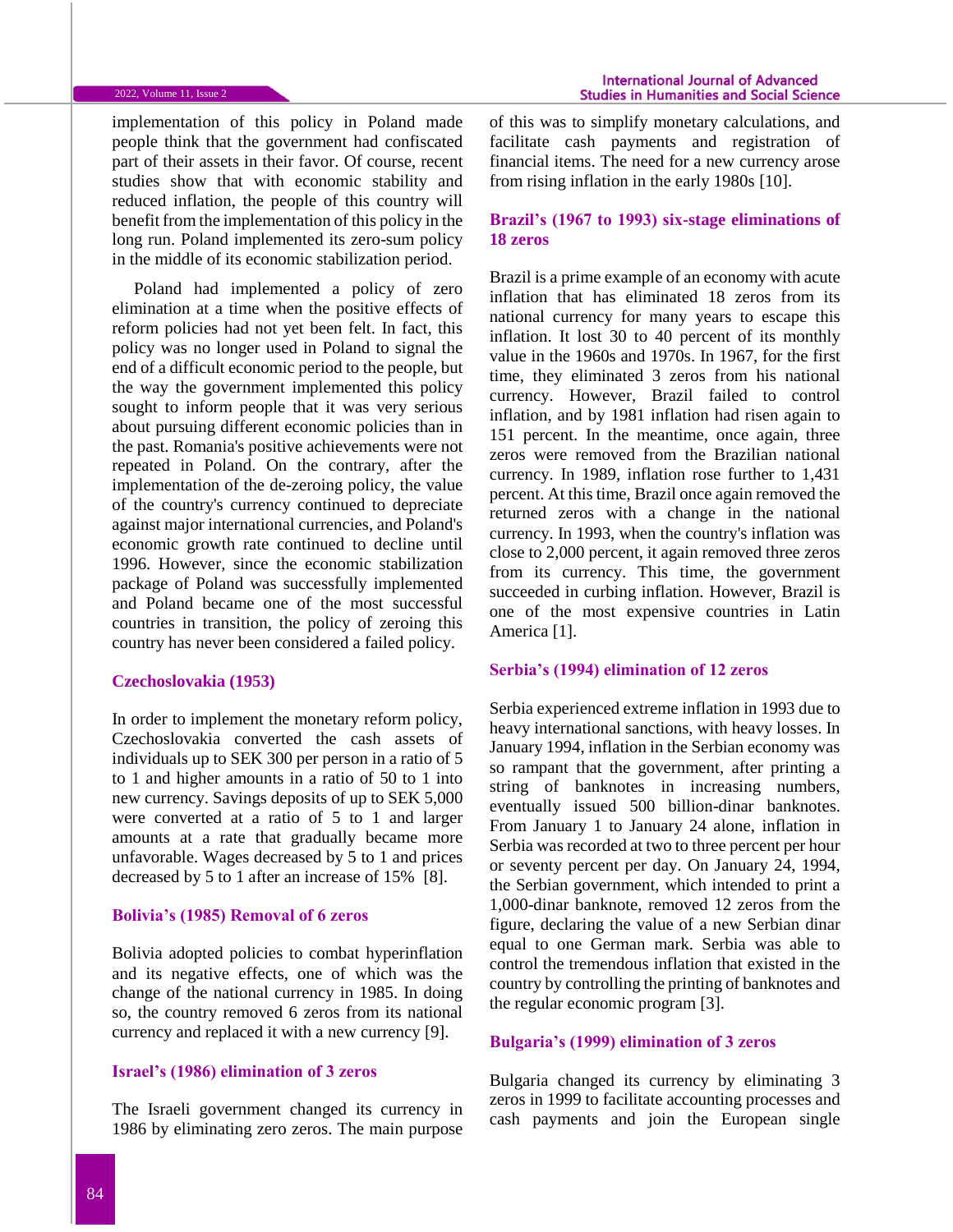currency. An examination of the statistics on the inflation rate in this country in the years 1986-2001 shows permanent inflation and in some year's inflation of several hundred percent, before the change of the currency. The only country in Eastern and Central Europe where the experience of the policy of zeroing the national currency has not been successful has been Bulgaria [10].

# **Ukraine's (1996) elimination of 5 zeros**

In August 1996, Ukraine reduced its currency by 5 zeros. Today, foreign analysts praise Ukraine's implementation of this policy and see it as a starting point for major economic reforms. Ukraine's experience in terms of time zeroing is now recommended by international monetary institutions to other countries of the world. The zeros of the national currency in Ukraine were eliminated when the inflation rate was 444% and the liquidity growth was 2%. As a result of the implementation of the economic stabilization program, the inflation rate in Ukraine in the first year was almost 5%. In fact, at the beginning of its economic prosperity, the Ukrainian government eliminated zeros in the national currency. The country had begun its economic boom in early 1996. The experience of Ukraine shows that the best time to de-zero is when the real variables of the country are on the verge of a significant leap and monetary variables maintain their long-term and stable trend at a reasonable rate [11].

## **Russia's (1993, 1998) elimination of 4 zeros**

Russia's experience in de-zeroing after the break-up of the newly independent republics of the former Soviet Union is significant and instructive. Russia has twice de-zeroed since then. The change of the national currency in Russia was intended to facilitate economic exchanges, and therefore, as a result of the correct implementation of this policy, the money supply and the amount of people's savings in the economy did not change. Russia's two failed and successful experiments in year 1 and 2, respectively, have provided important lessons for other Eastern and Central European countries in implementing the zero-emission policy. The dezeroing policy of the year 1993 was a single policy and not an executive component of a coherent and effective set of economic policies. Therefore, it can be seen that in the year 2, when inflation in Russia

had reached about 4% and the growth of liquidity to cover these price increases and to provide the cash needed to do business in this country was 150% annually, the Russian government was zeroing. The de-zeroing of the year 5 failed because it quickly led to the devaluation of the Russian currency. Conversely, with the implementation of economic stabilization policies in the mid-1990s, the second zero elimination took place in 1995 when people realized the achievements of implementing the right policies and the elimination of zeros sent a message to the people that the era of high inflation had ended.

## **Afghanistan's (2002) removal of 3 zeros**

One of the major problems that arose before the change of currency in the exchanges of Afghanistan was the counting of the number of banknotes exchanged. Although most of the printed banknotes were worth 10,000 Afghanis, large volumes of banknotes were needed due to the very low value of the Afghanis in transactions. The inefficiency of the banking system in this country had caused most of the transactions to be done in cash and by banknotes. In October 2002, the Government of Afghanistan introduced a new Afghan currency to solve existing problems. Evidence suggests that the new currency in Afghanistan, in addition to the many facilities, has created in exchange; it has also left very positive effects psychologically [12].

## **Romania's (2005) elimination of 3 zeros**

In Romania, policymakers removed 3 zeros from the national currency in 2005 in order to solve the problems caused by the devaluation of the currency and to join the single European currency in 2005. The first important effect of the new Romanian currency was the simplification of statistical and accounting processes. The move heralds an end to high inflation in Romania. Romanian officials believed that a change of currency would reduce expected inflation. Romania's 1995 de-zeroing policy was implemented right at the end of various economic stabilization programs. Romania's national currency zeros fell when inflation above 150 percent of the country hit single digits in 1995. Also, the economic growth of this country rose to its highest average rate during the last decade since 1995 [13].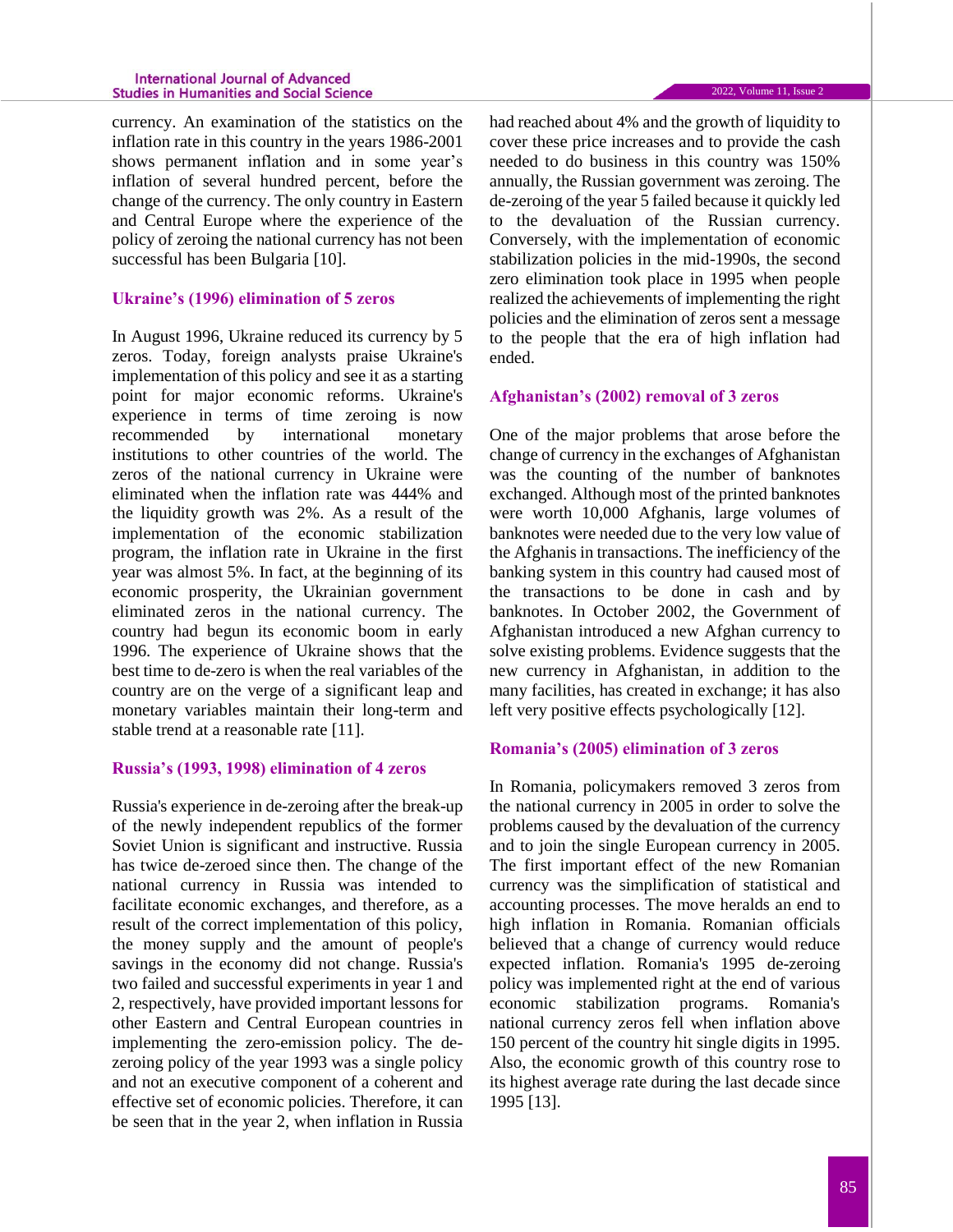## **Turkey's (2005) elimination of 6 zeros**

Inflation, which began in Turkey in the 1970s, has led to the use of billions, trillions (trillion) and even quadrillion (trillion) to express economic values. In this process, the demand for money in society was met by printing larger banknotes; which has been taking place every two years since 1981. As a result of this process, Turkey acquired the world's largest banknote, 20,000,000 lire. Due to the problems of the Turkish currency and its inability to successfully perform its duties, including calculations, maintenance of accounts, recording statistics and cash payments in transactions of the Turkish government since January 1, 2005, it changed its currency and banknotes, putting the new currency into circulation. Accordingly, Turkey used both types of banknotes for a whole year and at the end of the year officially abolished the old banknotes. Today, the Turkish economy has reached relative stability and the inflation rate in this country has reached single digits [14].

# **South Korea's (2007) elimination of 3 zeros**

After three years of research into the economic implications of removing zeros from its national currency, South Korea finally removed 3 zeros from its currency in 2007. South Korea has been experiencing single-digit inflation since 1982, but its exchange rate against the dollar has been in the four digits since late 1997. Eliminating zeros in South Korea has cost \$ 470 million. These costs include printing and issuing new banknotes, minting new coins, and replacing advanced ATMs. South Korea has used so many security measures to print and issue new banknotes that are not easily counterfeited and illegally issued.

### **Zimbabwe's (2009) elimination of 12 zeros**

One of the signs of the collapse of Zimbabwe's economy is not only the country's high inflation rate, which is almost unprecedented in history and one of the most interesting and unfortunate models of hyperinflation, but also the country's unemployment rate. As the country's unemployment rate reached 94 percent at the end of 2008, it is as unbelievable as the country's inflation rate. Also, the country's economic growth rate has been consistently negative since 1990 and is one of the lowest economic growth rates in the world. In

line with expansionary monetary policy, Zimbabwe has removed zero zeros from its banknotes four times so far. It is clear that removing zero zeros from banknotes without correcting incorrect economic policies will not cure the pain. In 2006, each Zimbabwean dollar was worth less than one million US dollars.

In October 2005, the Central Bank of Zimbabwe announced that the currency of Zimbabwe would change in 2006. The value of each new dollar is equal to the old \$ 1,000. In February 2007, it was announced that the third dollar would be released soon. Despite four-digit inflation at the time, there was not enough money to print banknotes. In the same month, the Central Bank of Zimbabwe outlawed inflation and banned any increase in the prices of certain goods, following which a number of traders, producers and sellers were arrested. In September 2007, the Zimbabwean dollar depreciated by 92%, making every 30,000 Zimbabwean dollars equal to one US dollar, but due to a shortage of foreign currency in the country, the official rates were practically insignificant.

In July 2008, the Central Bank of Zimbabwe announced that the Zimbabwean currency was changing again, introducing a new \$ 10 billion for every \$ 10 billion, but this did not help, and in practice, due to a shortage of cash and the devaluation of the Zimbabwean dollar, foreign currencies were used. In 2008, a number of sellers were officially allowed to accept foreign currency, and on January 29, 2009, the exchange of each currency was released. This led many sellers to refuse to accept the Zimbabwean dollar. The Zimbabwean dollar was initially traded at US \$ 1.47. However, the value of the currency soon depreciated, and the unwise policy of monetary expansion caused the country's inflation rate to reach an incredible 231 million percent in 2008; that figure is much higher, according to American economist Hanke. Zimbabwe's inflation rate is estimated at 80 times 10 to the power of 21; the rate, according to Hanke, is that prices almost double every 24 hours. On February 2, 2009, the Central Bank of Zimbabwe announced that 12 zeros would be removed from the Zimbabwean dollar. Given that people turned to the US dollar in their exchanges, this did not work in practice and did not help the current situation [11].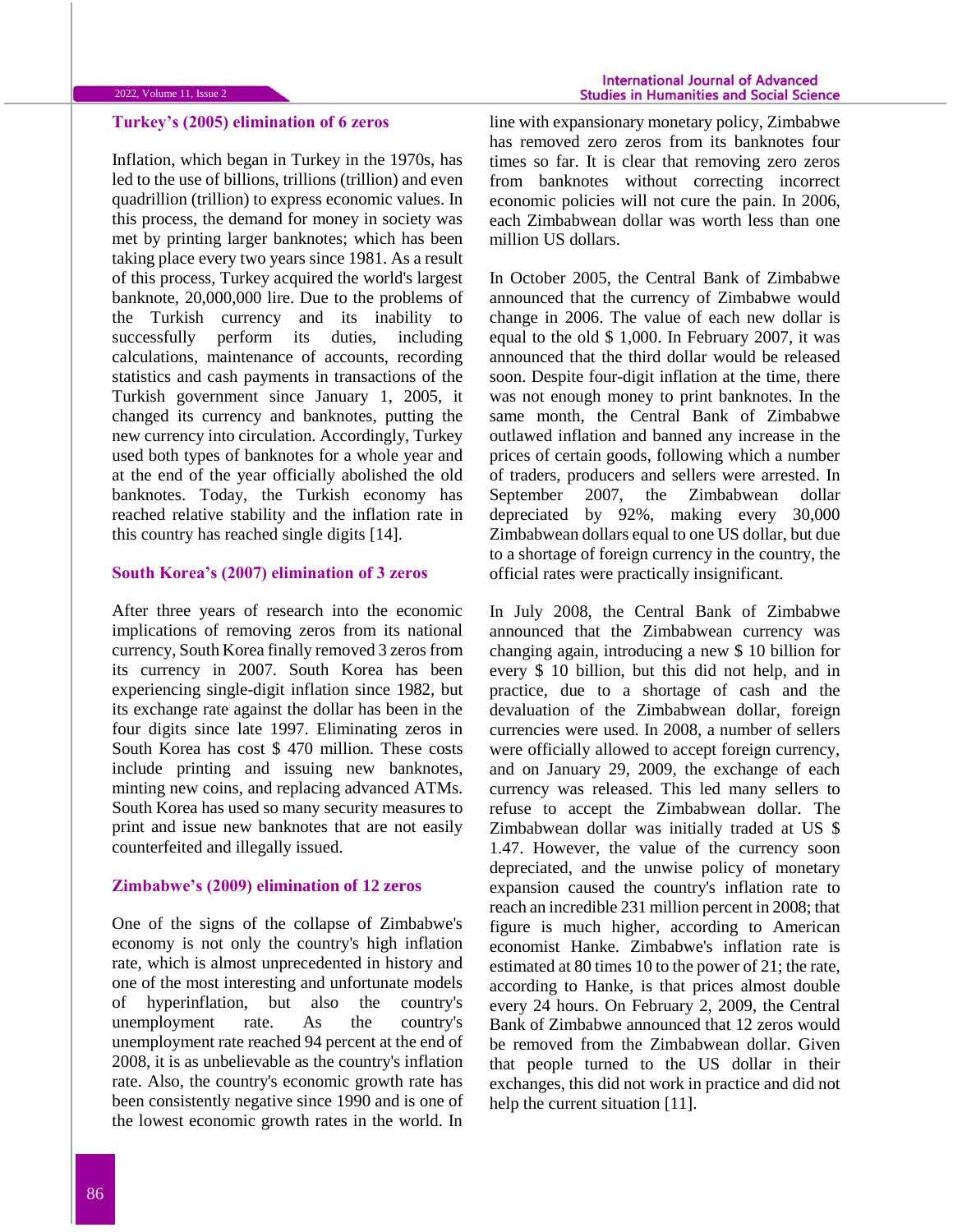## **Current situation of Rials**

Rial, the national currency of Iran in 1929 was designated as the official currency of the country. Studies show that within the framework of the current laws of the country, the right to issue money belongs only to the monetary sector of Iran. And it is not possible to publish additional money in Iran. According to the Monetary and Banking Law of Iran, approved on July 9, 1972, and amendments after that date, the central bank's goal is to preserve the value of the national currency. There is no guarantee in the law for the good performance of the central bank in Iran, so there is no guarantee to achieve the goal of preserving the value of the national currency.

To maintain the value of the national currency, it is necessary to implement appropriate monetary policies. For this purpose, in order to understand the reasons for the devaluation of the Rial and adopt appropriate policies to deal with it, it is necessary to study the country's monetary policies in recent decades.

An examination of the behavior of monetary officials in Iran shows that in many cases the value of the Iranian Rial has weakened due to criteria that are not related to the monetary sector under the law, such as providing financial resources for government budgets. On the other hand, the use of adjustment policies and resorting to the undefined policy of rationalizing prices has caused the prices of basic goods in the country's economy to increase sharply. The result of these incorrect monetary policies is that today the Iranian Rial has one of the highest degrees of weakening of the national currency in the world. According to statistics, comparing the value of national currencies against the value of world currencies such as the US dollar and the European euro shows that Iran's national currency has the third lowest value of national currencies among other world currencies compared with current currencies. One of the reasons for the significant devaluation of the national currency in recent decades is the persistence of inflation in the country's economy. Inflation is a type of economic situation in which the prices of goods and services, based on the unit of value in the economy, which is the national currency, rise, while the supply of goods and services decreases with the devaluation of the national currency. In fact, inflation is a situation in which the amount of money and credit

increases relative to the supply of goods and services. The complication of inflation causes many disorders in the society's economy. The main complication of inflation is the devaluation of the national currency as a result of incorrect monetary policies, and its external symbol is the excessive increase in the money supply, the creation of incorrect credits, and the decline in the purchasing power of the national currency [14].

Looking at the trend of liquidity developments and the implicit GDP index, it seems that the country's monetary authority over the years with the supply of liquidity has caused potential inflationary pressures within the economy. The study of inflation-motivating factors in the country shows that reliance on oil revenues, lack of budgetary discipline, high production costs in the country, lack of competitiveness in the country's production sector and all kinds of government interventions in price trends without considering the competitive construction of the economy. Inflation expectations are widespread. At least in the last three decades, they have been implemented in various forms in the country, including cases that have had the effect of increasing inflationary pressures, both potential and actual [15].

The permanent and constant loss of the value of the national currency causes households to lose confidence in their monetary position and at the same time increase the intensity of their expected inflation in the future. For more than three decades, the monetary authority, relying on all justifications, has drastically devalued the national currency, and at the same time, at a time when the highest foreign exchange earnings in the country's codified economic history have been earned in a decade, the monetary authority has failed miserably. It caused the return of the lost value of the Iranian Rial. To this end, central banks must reform their policies to gain public confidence and reduce inflation expectations.

Over the past three decades, many of the country's nominal variables have risen sharply, and the general level of prices based on the consumer index has grown more than 380 times. The Rial, which was designated as the official currency of Iran in 1929, has faced serious challenges in the last 30 years. 10,000 Rials banknote was first issued in 1971 and was kept as the largest banknote in circulation until the end of 2003; due to the sharp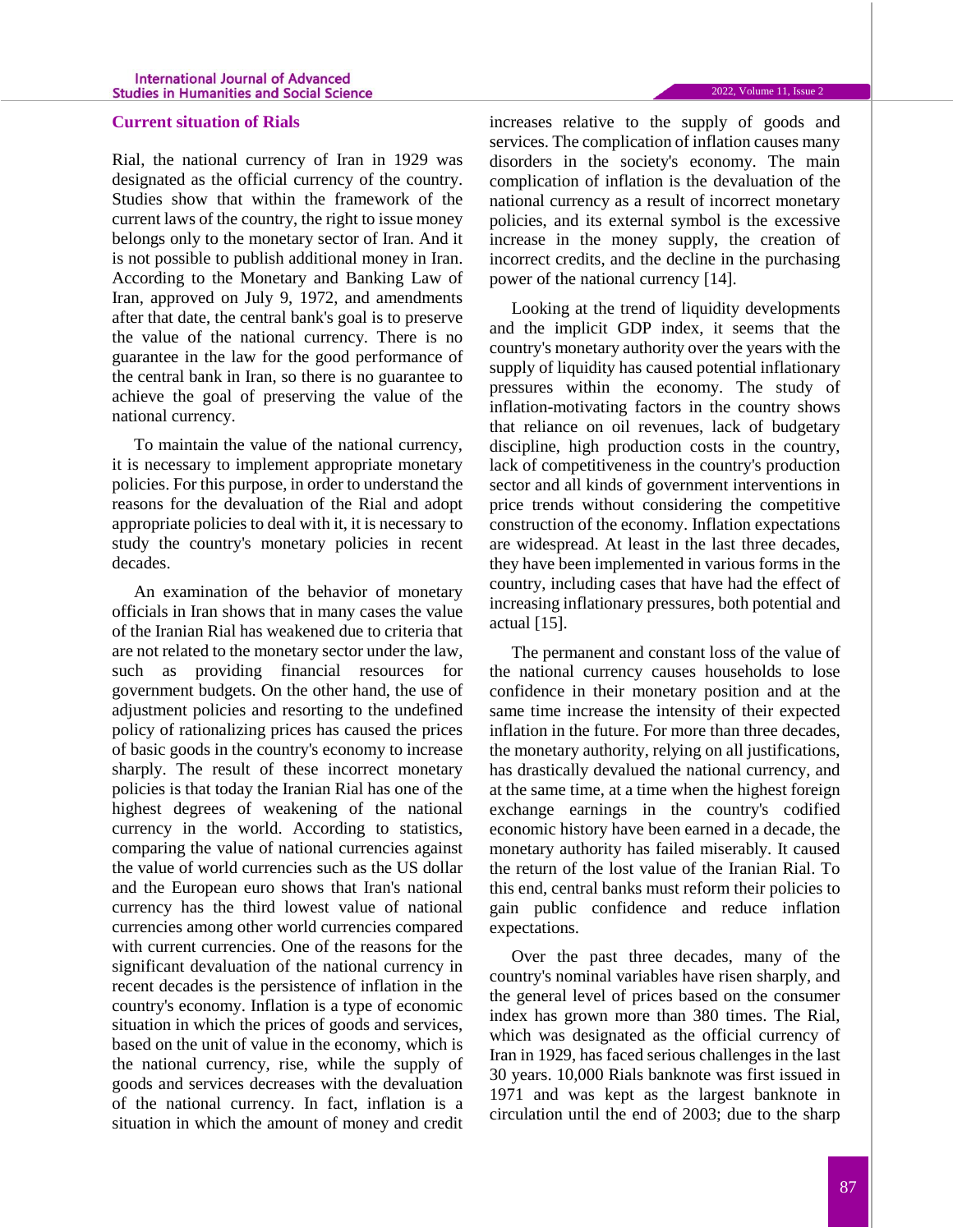increase in the general level of prices in the last decade, only 20 Rials of purchasing power remains. In order to facilitate exchanges, the Central Bank, by gradually printing larger banknotes, has only increased the volume of existing banknotes and changed the composition of banknotes in circulation. Thus, in 2004, the Central Bank terminated its insistence on keeping 10,000 Rials banknotes, and after 33 years, it started printing and offering a limited supply of 20,000 Rials banknotes. Then, in 2007, it started printing 50,000 Rials banknotes and finally in 2010, it issued 100,000 Rials banknotes. However, the banknotes in the society still do not meet the exchange needs of the people. Because due to the increase in the general level of prices, we will now need banknotes with higher purchasing power to have the same purchasing power of 10,000 Rials banknotes in 1971.

In fact, it can be said that one of the main problems related to the national currency is the imbalance of banknote cutting in the country with the volume of exchanges and current values in the country. Continued inflation in the country has led to the devaluation of the national currency, economic instability, the outflow of capital legally and illegally from the country and people's distrust of the national currency. Given the negative costs of this situation, it is necessary for the government to implement a currency reform policy in Iran. For this purpose, the need to print larger banknotes and change the currency has been studied in this section.

# **The need to implement a policy of changing the national currency in Iran**

Over the past forty years, many of the country's nominal variables have risen sharply, and the continuing inflationary trend in the country has led to the devaluation of the national currency, economic instability, legal and illegal capital outflows, and public distrust of money. Given the negative costs of this situation, it is necessary for the government to implement a currency reform policy in Iran. For this purpose, the need to print larger banknotes and change the currency has been studied in this section. These problems can be divided into three general categories:

- 1- Problem of registering information in the form of rial values, calculations and payments in cash transactions;
- 2- Huge costs of printing banknotes and checks; and
- 3- Not playing the proper role of coins in exchanges.

## **Proposing a model to study the inflationary effect of currency change**

Inflation and its economic burden on society is perhaps one of the most important economic issues among economists around the world. Inflation is very harmful to the country's economy when it comes out of a mild and severe state and will have adverse and severe economic, psychological and social effects. High inflation causes the decrease in foreign demand for domestic goods as well as the domestic currency to decrease with the decrease in exports, and in contrast, the domestic demand for goods and foreign currency increases with the increase in imports. Therefore, the exchange rate fluctuates in favor of foreign currencies and to the detriment of domestic currencies.

In fact, high inflation creates a state of uncertainty in the society's economy. Although in an inflationary economy where inflation is high, the costs of reducing production and the effects of redistribution of national income are heavy for society, the psychological effects of inflation stem from people's distrust in the real value of the national currency. This is due to the inability of the currency to perform its duties. Given the importance of the national currency as a national identity of a country and the psychological effects of devaluation, many developing countries to implement the policy of reform to deal with the negative effects of the devaluation of the national currency. They have made their own national currency.

In Iran, despite the continuation of inflation in recent decades and the significant devaluation of the national currency, the change of currency has been considered a necessity for many years; however, because there is some fear that the change of currency may contribute to inflation, its implementation is still delayed. In this chapter, in order to investigate the inflationary effects of currency change on the Iranian economy, the initial inflation and its types are discussed.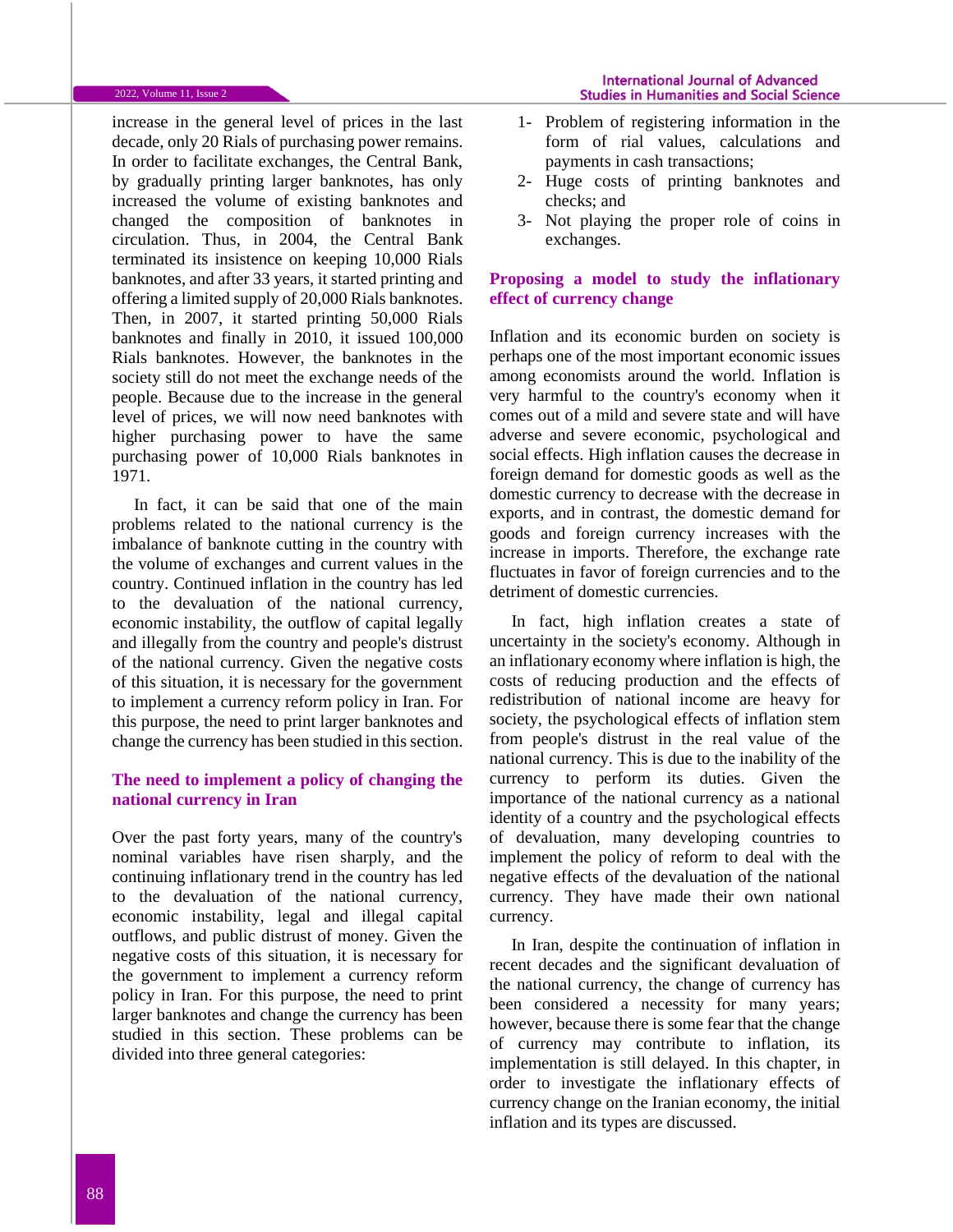Then, the theoretical foundations of inflation are stated based on which a model for examining the inflationary effect of currency change based on the experience of some selected countries is discussed and then the results are estimated.

# **The effect of changing demand for banknotes and coins on inflation**

Money and monetary policies can play an important role in determining the level of economic activity, balancing and overcoming economic crises. Therefore, if the government, along with other policy instruments, can effectively control the money supply and direct it to achieve these goals, the achievement of these goals will not be out of reach.

One of the factors that affects the government's control over the money supply is the number of banknotes and coins in the hands of the people. Increasing the volume of banknotes and coins in the hands of the people reduces the increasing monetary coefficient and weakens the control of monetary authorities over the volume of money.

In addition, the annual issuance of banknotes and coins creates huge costs. One of the issues that has been raised in recent years is the change of the national currency in order to reduce the volume of banknotes and coins in the hands of the people. Accordingly, by examining the experience of some countries in implementing the policy of currency change, it has been concluded that currency change is not an inflationary phenomenon, it increases the demand for banknotes and coins, and acts as an antiinflationary policy. For this purpose, after pointing out the importance of banknotes and coins, the theoretical foundations of money demand are discussed and empirical studies on the demand for banknotes and coins are presented. Then, according to the stated theoretical foundations, the effect of changing the demand for banknotes and coins on inflation in Iran has been clarified and estimated.

### **The importance of banknotes and coins**

There are various definitions of money, starting with banknotes and coins and covering a wide range of securities. The two most commonly used definitions are cash (M1) and liquidity (2M), of which banknotes and coins are a part. M1 is the same volume of banknotes and coins and sight deposits and 2 M is the total of M1 and savings and time deposits. Therefore, keeping money in the form of banknotes and coins is worth considering in at least two ways. One is that the greater the share of banknotes and coins in the hands of the people than the total money, the less control the monetary authorities have over the money supply and the less effective monetary policy. Also, the higher the share of money in banknotes and coins, the higher the costs associated with replacing banknotes and coins.

### **Tobin Money Demand Theory**

In 1958, Tobin proposed a better theory with more appropriate theoretical underpinnings for the inverse relationship between money speculation demand and interest rates. Tobin's theory is superior to Keynes's theory in two ways. One is that Tobin, unlike Keynes, believed that one does not know the future interest rate  $r<sup>f</sup>$  with certainty, and therefore future interest rates, bond price gains and losses, and bond yields are all random variables. Second, Tobin used the theory of utility maximization to choose between holding two assets, money and bonds.

What is remarkable about Tobin's analysis is that by maximizing utility, one always maintains a combination of money and bonds, whereas in Keynesian analysis one maintains bonds or just money. So, in the analysis of Tobin speculation demand, in addition to being a continuous and descending function for the whole economy, the speculation demand curve is also a continuous and descending function for one person.

This means that as interest rates rise, so does the demand for money speculation. Another noteworthy point is that due to the shape of the indifferent curves in the figure, it is expected that with successive increases in interest rates gradually  $\sigma_{RT}$  and therefore B will increase less and less, and this means with successive increases in interest rates, the demand for money speculation is gradually decreasing. So, the demand curve for money speculation is convex relative to the origin. Thus, by introducing maximum utility as well as the discussion of probabilities and randomness of future interest rates and interest rates and losses on bonds, Tobin extracts the downward demand of speculation to provide a more theoretically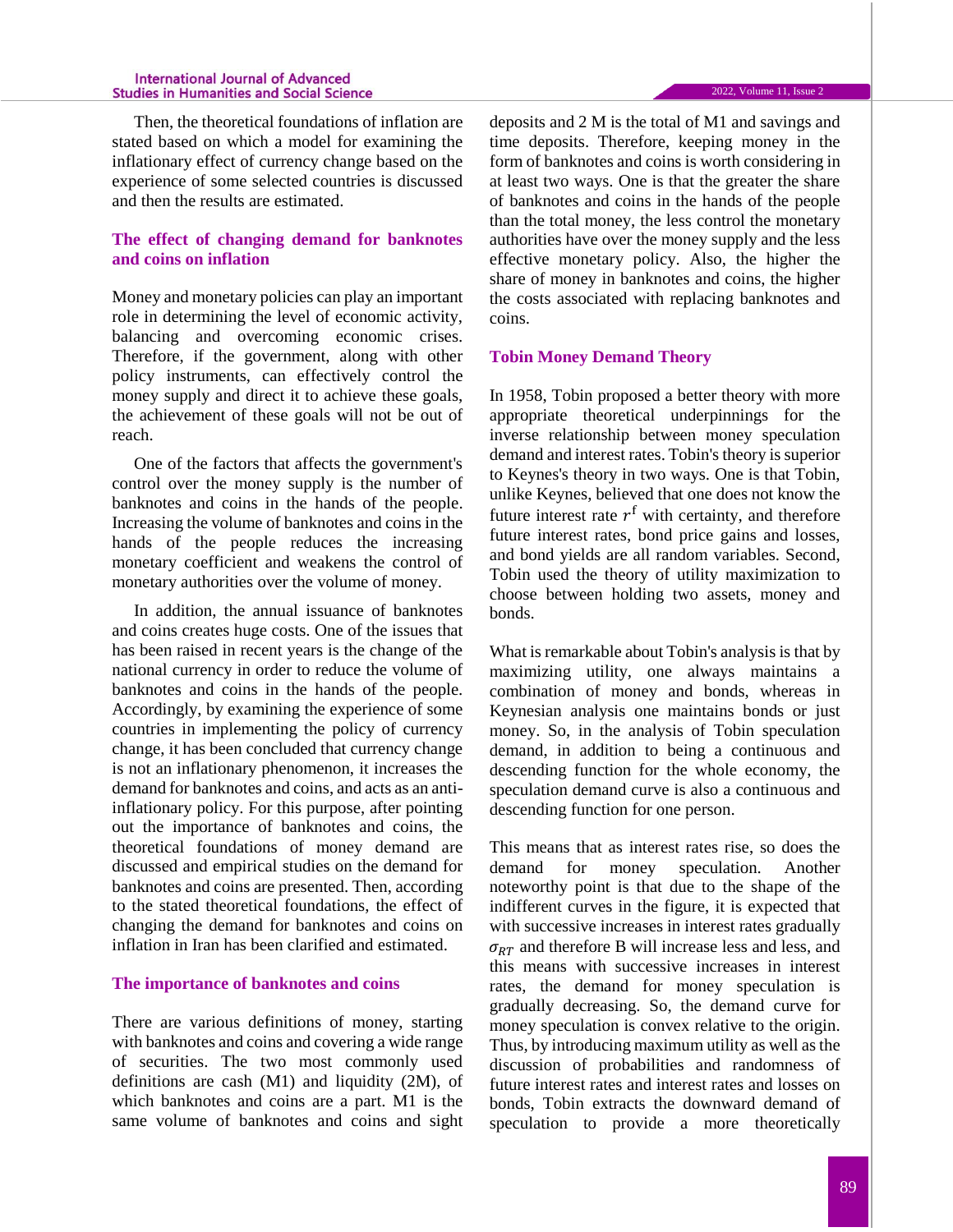appropriate explanation for the demand for promissory notes.

## **Bamol-Tobin Trading Demand Theory**

In 1952, Bamol and Tobin presented the theory of the transactional demand for money in separate papers. They tried to show that trading demand is a function of interest rates in addition to income levels, by presenting an optimization model for keeping money for transactions. Because this money demand model uses an analysis similar to the optimal maintenance and ordering of inventory or inventory, it is sometimes called the inventory model for money demand.

In this model, it can be argued that person i has a specific monthly income  $y_i$  that can be saved in a deposit account and earn interest on it or keep it in cash. If we denote the monthly interest rate by r, a person earns interest by keeping his money in the savings account equal to the percentage of interest rate r multiplied by the money deposited in the bank. If we simply imagine that  $y_i$  will be credited to his savings account at the beginning of the month, the decision is up to the individual to withdraw  $y_i$  from his account several times and use it for transactions. Although keeping a portion of the money in a savings account and withdrawing it gradually to make a transaction generates interest income for the individual, the individual spends a certain amount of money (in the form of a waste of time) for each time he visits the bank and withdraws from his account. So, the more times he goes to the bank to withdraw from his account, the more money will be incurred in this regard. Finally, we consider that the person spends his earned income during the month in a completely uniform way, which helps to simplify the extraction of results. Now we try to consider the number of visits to the bank and withdrawal from the account with the variables of income level and rate. Communication interest was obtained and from there the relationship between the amount of money held for transactions (trading demand) and the level of income and interest rates was obtained.

As a rule, the person seeks to determine the optimal or desirable number of visits to the bank. In other words, in keeping money, a person seeks to determine the optimal amount for the number of visits to the bank for transactions and, as a result, to

determine the optimal amount for keeping money or trading demand for money. The cost of commission, waste of time, etc. for a person is multiplied by the number of visits to the bank multiplied by the cost of each visit to the bank:

$$
tc \times n =
$$
 Free and wasted time visiting the bank (1)

Also, the cost of the opportunity for the person to lose interest in holding cash is equal to the interest rate, r, multiplied by the average cash held by the person, which can be denoted by M. Therefore, the cost of the lost interest opportunity is as follows:

 $r \times M$  = Missed interest opportunity cost (2)

As can be seen, in general, it can be said that the average amount of cash a person during the month is equal to a person's monthly income,  $y_i$ , divided by 2n, so we can write in general:

$$
M = \frac{y_i}{2n} \tag{3}
$$

By adding the cost of commissions and wasting time, etc., and the cost of the opportunity, the total cost is lost.

A person's decision to keep money is made as follows:

$$
TC = tc.n + rM = tc.n + r\frac{y_i}{2n}
$$
 (4)

It is clear that as n increases, the expression tc .n increases and the expression r  $\frac{y_i}{2n}$  decreases. Now n must be selected so that the total cost is minimized. For this purpose, it is sufficient to derive TC from n and set it to zero, which is as follows:

$$
\frac{\text{dTC}}{\text{dn}} = \text{tc} - \text{r} \frac{\text{y}_i}{2\text{n}^2} = 0 \tag{5}
$$

By solving the relatio  $tc - r \frac{y_i}{2n^2} = 0$  the optimal value of n (optimal number of bank visits) can be obtained, which is as follows:

$$
n = \sqrt{r \frac{y_i}{2n^2}}
$$
 (6)

Now by placing n optimal, the average optimal amount of cash to be kept can be kept as follows: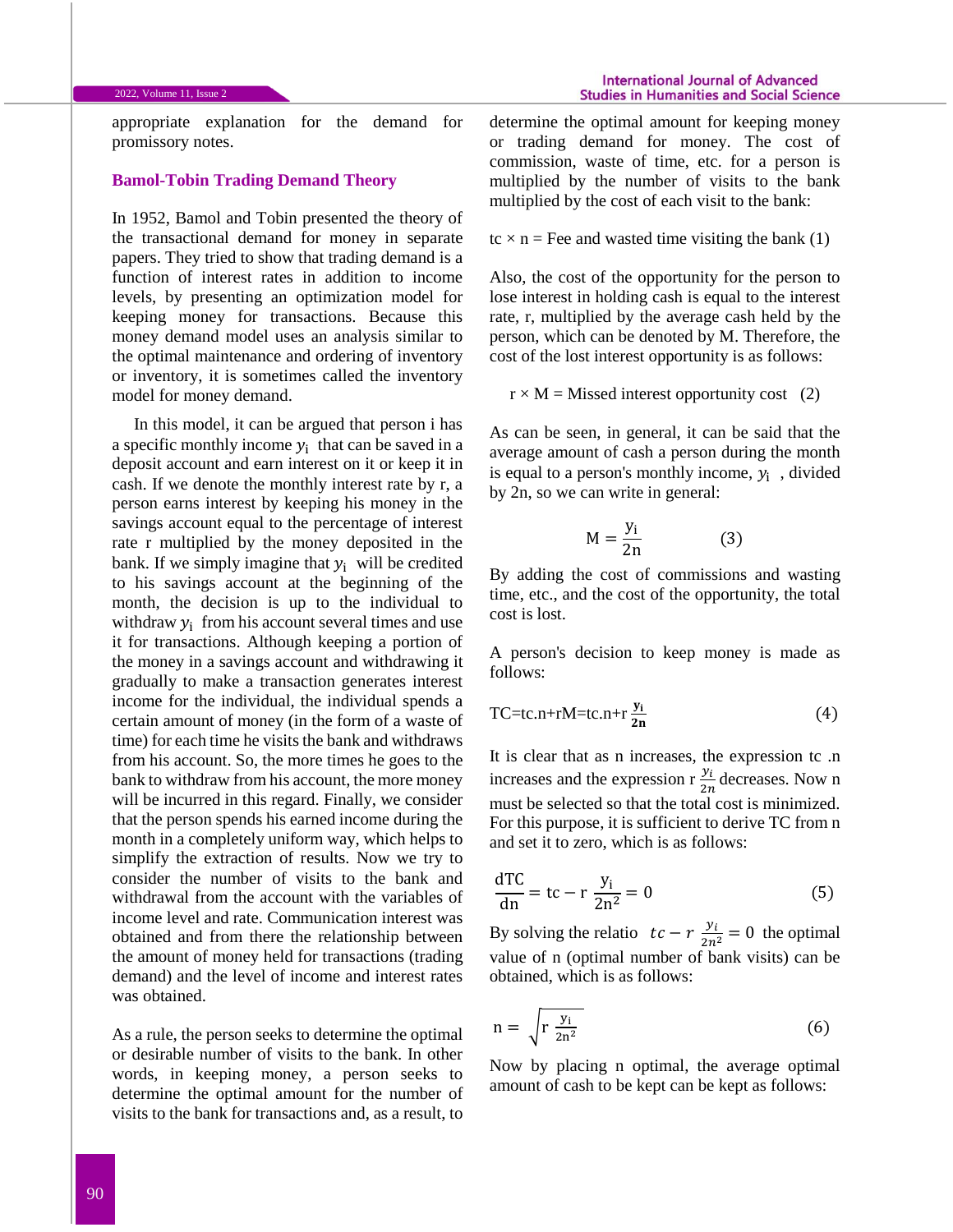$$
M = \frac{y_i}{2\sqrt{\frac{ry_i}{2n^2}}} = \sqrt{\frac{tc.y_i}{2r}}
$$
(7)

Which is sometimes written as:

$$
M = 2^{\frac{-1}{2}} t c^{\frac{1}{2}} r^{\frac{-1}{2}} y_i^{\frac{1}{2}}
$$
 (8)

The amount of M obtained is related to the optimal amount of cash that a person should maintain on average for trading and transactions. In other words, M is the transactional demand for money derived from the principles of optimization by Bamol and Tobin.

### **Friedman Money Theory**

In 1959, Friedman proposed a theory for the demand for money, both to provide a more comprehensive theory of money demand than Keynesian theories, and to provide a more complete expression of the Cambridge's demand for money. A key point in Friedmann's theory of demand is that Friedmann deems it necessary to distinguish between transactional demand and speculation in the Keynesian method, and considers the maintenance of money or the demand for money to meet trading needs and the storage of wealth together. Another point is that in Keynesian speculation demand theory, it is assumed that a person compares returns and the decision to hold bonds between money and bonds, but in Friedman's method, one makes money with a wide range of compared assets and then makes decisions about keeping money. Finally, Friedman considers the demand for money to be the demand for the purchasing power of money or the real demand for money, because for a level of real income, one needs the real stock of money, which, if prices rise, equals the nominal stock of money, and increases to maintain the real stock or purchasing power of the money held. In Friedman's view, the demand for money or the maintenance of money is viewed from the consumer's point of view as a consumer good that creates utility. In other words, having money creates a benefit for the consumer that will not be created in the absence of money. This desirability is due to the feeling of peace and ease of doing business that exists for the person despite the money. Money is also considered by the producer as a type of production input that helps facilitate production. Now, in deciding to keep money, it is

2022, Volume 11, Issue 2

not possible to say that the return on money, which is zero, compares the returns of other assets, but in keeping money, the mental utility of money is compared with the returns of other assets. Holding money, the mental utility of money is compared with the return on other assets. From Friedman's point of view, the real demand for money is thus expressed in relation to the following:

$$
\frac{M^d}{P} = f\left(r_m, r_b, \qquad r_s, P^e, \frac{W_H}{W}, Y_p\right) \tag{9}
$$

In the above relation,  $\frac{M^d}{P}$  denotes real money demand,  $r_m$  is market interest rate (e.g. bank interest rate),  $r<sub>b</sub>$  bond signifies yield rate (including interest income and profit and loss on bond price change),  $r_s$  shows stock rate return (including dividends and Gains and losses on stock prices),  $\dot{P}^e$ is expected inflation rate (which is the return on durable goods such as cars, housing and the like),  $W_H$  $\frac{v_H}{w}$  shows the ratio of wealth or human capital to total wealth and  $Y_p$  is permanent.

#### **Background Research**

Datsi (1988) examined the demand for banknotes and coins in the United States. Using annual statistical data (1980-1921), he found that the demand for banknotes and coins has a systematic and justifiable behavior. This study was based on the inventory theory of Bamol and Tobin warehouses. Datsi first provided a model for the relative costs incurred by banknotes and coins, and then estimated the demand function for banknotes and coins. This ratio is the ratio of goods and services purchased by banknotes and coins to the total goods and services purchased by banknotes and coins and sight deposits. Lorent method has been used to measure this ratio.

According to Laurent, the volume of exchanges in the economy has the highest correlation coefficient with GDP. For this reason, the number of times a sheet of banknotes is rotated is the product of its multiplication in the volume of destroyed banknotes as the closest figure to the volume of exchanges made by banknotes and coins and forms the exchanges in the best way.

Therefore, to find this number, the correlation coefficient between the sum of exchanges made by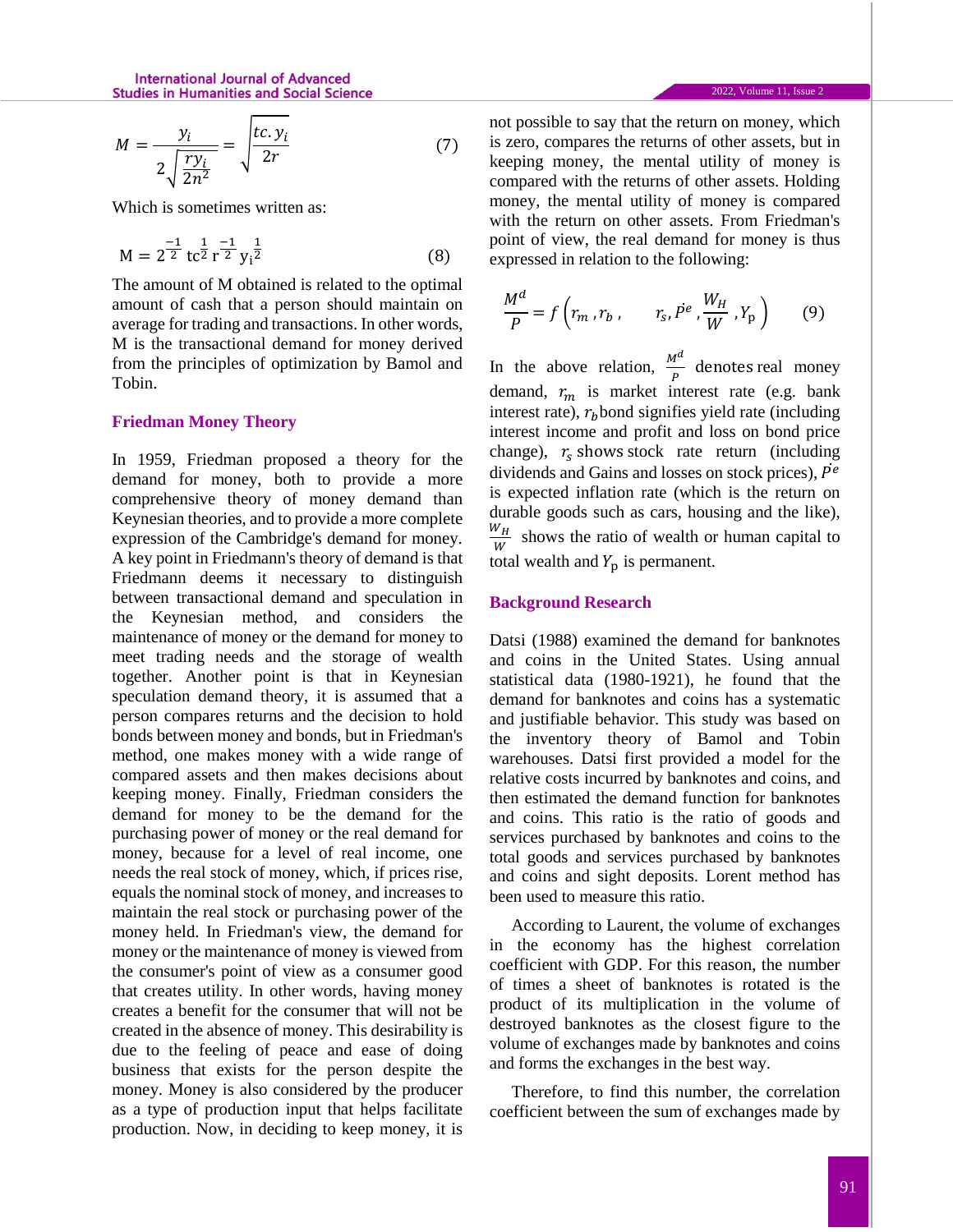checks, banknotes and coins with gross domestic product must be maximized. The pattern used by Datsy has two equations, the relative expenditure incurred by banknotes and coins, and the demand for banknotes and coins, which are expressed as a set of simultaneous equations. These equations are:

 $r = F(Y, TD, TS, TG, P, RS, RC, RG, U)$  (10)

$$
cr = (er, e, TS, TD, TG, P, rs, rd, rc, rg, V)
$$
 (11)

Where er is the ratio of expenses incurred by banknotes and coins, cr banknotes and coins in the hands of the people in real terms, y the actual income exchanged, Ts, Td, Tg, respectively the cost of transactions related to going to the bank, cashing checks and going to the store. p is relative cost of transactions by banknotes and coins, ey expenditures made by banknotes and coins, RS interest rate on long-term shields, RD interest rate on sight deposits, RC rate of return on banknotes and coins, RG rate of return on goods and U and V are perturbation sentences. Datsi presents the demand pattern for banknotes and coins as a logarithmic function. In this model, instead of the level of variables, he has used their first-order difference and has estimated it for the years 1980- 1921 using the two-stage least squares method.

 $dlnC_t = b_0 + b_1 dln(C_t) + b_2 dln(er_t) +$  $b_3$ dln(RD<sub>t</sub>) +  $b_4$ dln(RSAV<sub>t</sub>) +  $b_5$ d(INF<sub>t</sub>) +  $b_6$ dln( $w_t$ ) +  $b_7$ dln(PDUR<sub>t</sub>) +  $b_8$ *dln*(*MTAX<sub>t</sub>*) +  $b_9d(PFAIL_t) + V_t$ (12)

The results of estimating the Datsi banknote and coin demand function indicate that the coefficients of CT, PFAIL and W variables in the above equation are significant and their sign is in complete agreement with the theoretical foundations of money storage demand. However, the coefficients of MTAX and PDUR variables are insignificant at a significant level of 10% and have no significant effect on the demand for banknotes and coins and only affect the relative costs incurred by banknotes and coins. RSAV is also a measure of people's use. Credit for the goods they need does not have a significant effect on the demand for banknotes and coins. Also, the rate of return on sight deposits and the rate of inflation do not have a significant effect on the demand for banknotes and coins. In this study, he found a positive relationship between inflation and the demand for banknotes and coins,

which indicates that with the increase in inflation, more banknotes and coins are maintained.

Jardin (1996), using quarterly statistical data (1988-1993), estimated the demand function of banknotes and coins in China. He used the Kagan model to estimate the demand function of banknotes and coins. The pattern used by Jardin is as follows: M is the logarithm of the volume of banknotes and coins in circulation, P is the logarithm of the retail price index, FI is the industrial production index and  $\pi$  is the same as the inflation rate. The results of the estimate in the short-term model for the income variable is 0.48 and the inflation rate coefficient is almost zero, but in the long-term model, the income coefficient is 1.3 and the inflation variable has no significant effect. Nofaresti and Nofaresti (2003) in the study entitled "Analytical method on the factors affecting the demand for banknotes and coins in Iran", studied the demand for banknotes and coins based on the inventory theory of Bamol and Tobin warehouse. The modeling was done in accordance with the conditions of Iran and its special features were considered. In this study, non-oil GDP is used as a variable that can indicate the volume of exchanges. The variables entered are related to opportunity cost money, inflation and time deposit rates. Other variables of this model were the ratio of urban population to total population, age structure of the population, wage level (construction workers' wage index), and purchasing power of face value of each sheet of banknotes.

LCC=  $CO + C1LGDPNO+ C1R +C_3INF +C_4LW$ +C5LMNOTE + $C_6$ LNUN + $C_7$ LAS + $C_8$ T+u (13)

In which the volume of banknotes and coins, GDP of non-oil, wage index of construction workers, average purchasing power of each sheet of banknotes in circulation, the ratio of urban population to total population and the ratio of population 20 to 30 years to total population with CC variables, are respectively indicated. GDPNO, W, MNOTE, and NUM have been entered logarithmically. The time trend factor and inflation rate and interest rate of time deposits are denoted by T, INF and R variables, respectively. Pattern variables have been estimated via the time series statistics of 1963-1999 using the least squares method. The results show that with increasing inflation, the demand for banknotes and coins increases.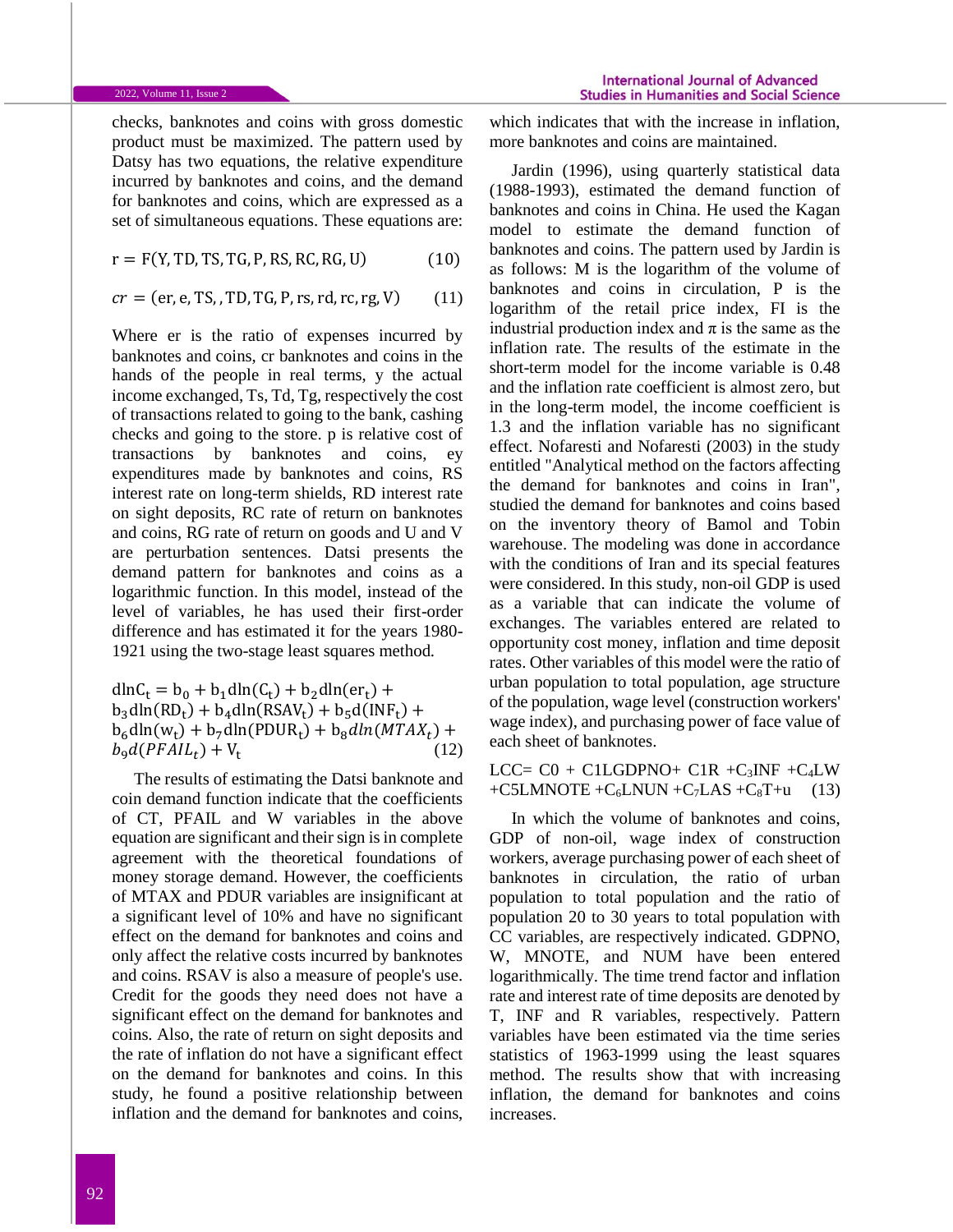Hashemi (2006) in his master's thesis has estimated the demand for banknotes and coins based on the theoretical demand based on the existence of warehouse with mole and Tobin. In this study, based on cumulative methods, model variables have been estimated using time series data from 1963-2003.

CUL=  $\beta_0$  +  $\beta_1$  RL+  $\beta_2$ WL + $\beta_3$ GL +  $\beta_4$ NOTEL  $+\beta_5 \text{AGEL} + \mathbf{u}_t$  (14)

The model variables in this study were interest rates on long-term deposits, construction workers' wages, non-oil GDP, purchasing power of the largest working banknote, population ratio of 30 to 20 points to the total population, and free market exchange rate. The results showed that an increase in the purchasing power of banknotes increases the demand for banknotes and coins and also the exchange rate decreases the demand for banknotes and coins.

### **Discussion**

Normally, during a long period of inflation, most countries change their national currency in order to facilitate exchanges, due to a sharp rise in the general level of prices and a sharp decline in the purchasing power of the national currency and the prevention of negative consequences. Looking at the inflation trend in Iran in recent decades, it has been observed that the Iranian Rial has depreciated sharply due to the experience of high inflation rates. One of the issues that has been raised by officials in recent years has been the change of the country's currency and the elimination of a number of zeros in the national currency. However, due to some ambiguities related to this policy, no practical action has been taken to implement it. The main concern of the country's officials about the implementation of the policy of changing the national currency is the inflationary effects of its implementation on the country's economy. For this purpose, in this study, the inflationary effects of changes in the national currency in selected countries were investigated. Then, the effect of changes in the demand for banknotes and coins on inflation in the Iranian economy was addressed. In this study, in order to investigate the effect of change in national currency on inflation, a model for selected countries based on 1980-2008-time series data using the minimum method of ordinary squares was applied. The results of model estimation in selected countries are as follows:

## **Argentina**

The results indicated that there was a coherence between the pattern variables and the non-false regression. Given that the quantity  $R^2 = 0.99$ , the model has good explanatory power. The money supply growth rate coefficient is theoretically in line with expectations and is statistically significant at 95%. The growth rate of real production is theoretically in line with expectations and is statistically significant at 95%. The estimated coefficient for the virtual variable of currency change,  $DU = -2 / 85$ , is statistically significant at the level of 95% and its sign is negative. This result confirms that the change in the currency did not stimulate inflation, rather it reduced inflation in this country.

# **Poland**

The results indicated the existence of convergence between pattern variables and non-false regression. Due to the quantity of  $\mathbb{R}^2$  which is equal to 95%, the pattern has a high explanatory power. The money supply growth rate coefficient is theoretically in line with expectations and statistically significant at 95%. The estimated coefficient for the virtual variable of currency change  $DU = -2 / 54$ , is statistically significant at the level of 95% and its sign is negative. This result confirms that the change in the currency did not stimulate inflation, rather it reduced inflation in this country.

## **Island**

The results indicate the existence of a coherence between the pattern variables and the non-false regression. Given that the quantity  $R^2 = 0.68$ , the model has a relatively good explanatory power. The money supply growth rate coefficient is theoretically in line with expectations and is statistically significant at 95%. The growth rate of real production is theoretically in line with expectations and is statistically significant at 95%. The estimated coefficient for the virtual variable of currency changes  $DU = -4.4$  is statistically significant at the level of 95% and its sign is negative. This result confirms that the change in the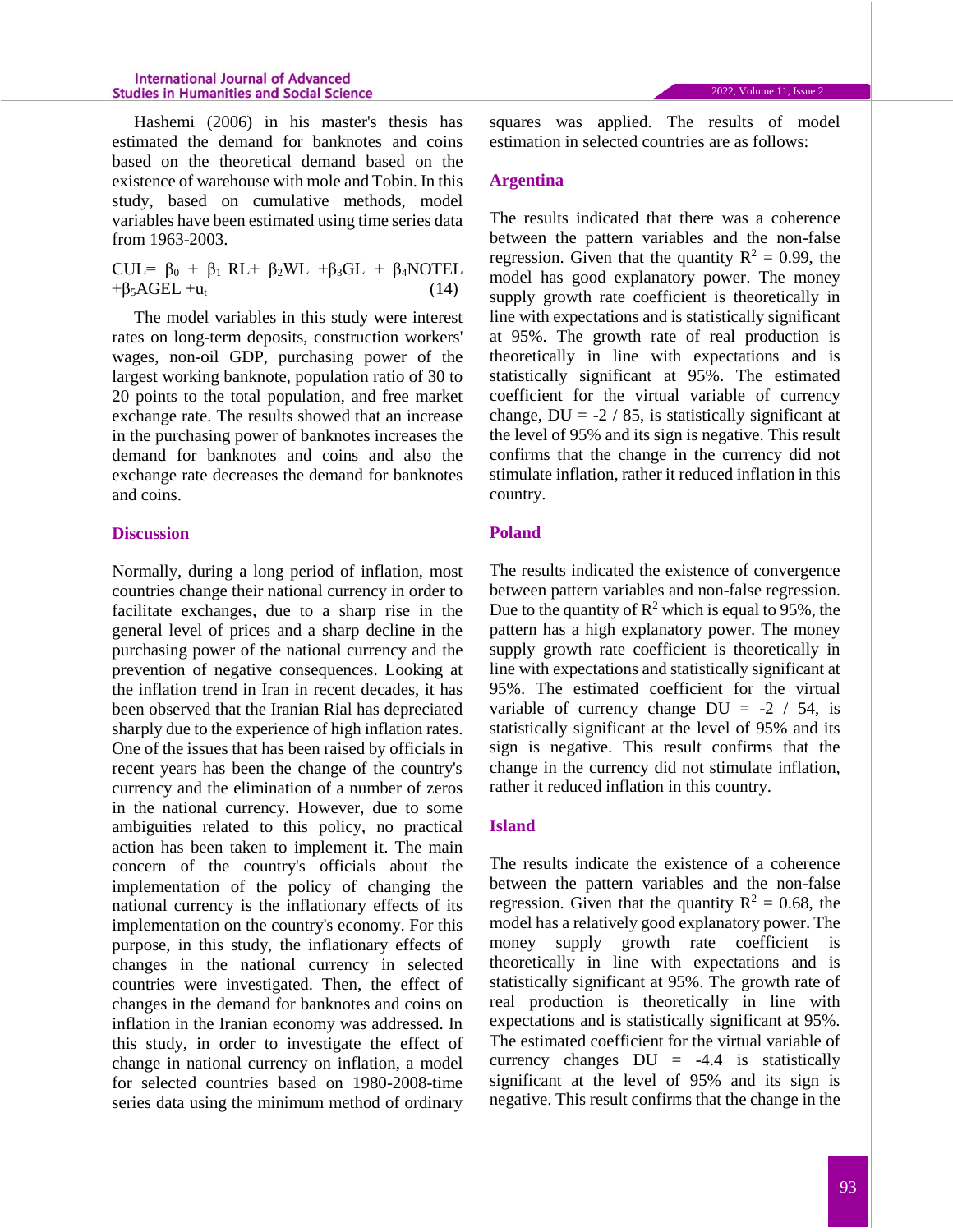currency did not stimulate inflation, rather it reduced inflation in this country.

### **Bulgaria**

The results indicated that there was a coherence between the pattern variables and the non-false regression. Given that the quantity is  $R^2 = 95\%$ , the model has good explanatory power. The money supply growth rate coefficient is theoretically in line with expectations and is statistically significant at 95%. The growth rate of real production is theoretically in line with expectations and is statistically significant at 95%. The estimated coefficient for the virtual variable of currency change,  $DU = -1/48$ , is not statistically significant at 95% level and its sign is negative. This result confirms that the change in currency has no effect on inflation.

### **Brazil**

The results indicated the existence of synergy between pattern variables and non-false regression. Given that the quantity is  $R^2 = 99$ , the model has good explanatory power. The money supply growth rate coefficient is theoretically in line with expectations and is statistically significant at 95%. The growth rate of real production is theoretically in line with expectations and is statistically significant at 95%. The estimated coefficient for the virtual variable of currency change,  $DU = 0.83$ , was not statistically significant at the level of 95%. This result confirms that the change in currency had no effect on inflation.

### **Romania**

The results. indicated that there was a coherence between the pattern variables and the non-false regression. Given that the quantity is  $R^2 = 78\%$ , the model has a relatively good explanatory power. The money supply growth rate coefficient is theoretically in line with expectations and is statistically significant at 95%. The growth rate of real production is theoretically in line with expectations and is statistically significant at 95%. The estimated coefficient for the virtual variable of currency change, DU =0.14, was not statistically significant at 95% level. This result confirms that the change in currency has no effect on inflation.

The results indicate that according to the theoretical and empirical evidence obtained from the study of selected countries, the policy of changing the currency cannot be considered a policy that causes inflation. Contrary to the experience of these countries, it is confirmed that the policy of changing the currency has generally led to a reduction in inflation and in other cases has not had a significant effect on inflation. Therefore, it seems that the concern about the inflationary policy of changing the currency is baseless.

Also, in order to investigate the effect of change in the demand for coins in inflation on the Iranian economy, a model using the time series data of 1959-2007 has been estimated by the combined method. According to the results,  $\mathbb{R}^2$  is equal to 0.89. Therefore, the error correction model has a high explanatory power, so that 89% of the changes in the demand for banknotes and coins in the short term are justified by changes in the variables that explain the pattern. it is possible. The error correction sentence coefficient is 0.25 that shows that 25% of the imbalance error is adjusted each year in the next period. Watson's camera statistics also indicate the fact that error statements are not consistently correlated. It is concluded that as the nominal purchasing power of each sheet of banknotes and coins in circulation increases, the demand for banknotes and coins increases. Therefore, the general results of estimating research models indicate that:

First, according to the experience of selected countries in changing the national currency, the implementation of the policy of changing the currency is not inherently inflationary. Second, the change in currency, which is usually accompanied by the printing of banknotes with higher face value, will lead to an increase in demand for banknotes and coins. In fact, increasing the purchasing power of the nominal value of money by increasing the demand for banknotes and coins and reducing the increasing monetary coefficient acts as a contractionary monetary policy and reduces the amount of money available, which is an antiinflationary effect. Based on the results of this study, it seems that the existing concerns about the inflationary effects of the change in the national currency are baseless.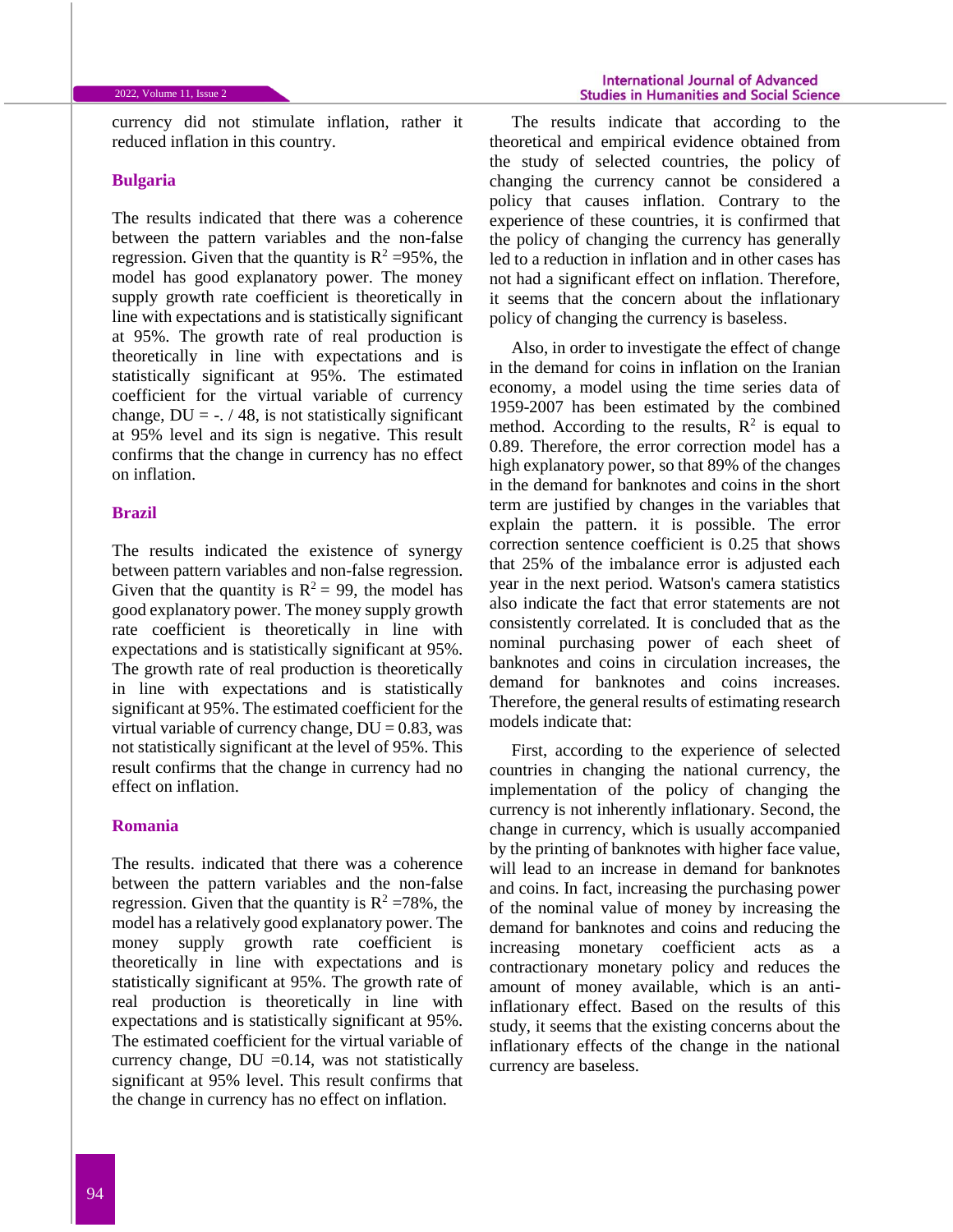| a comomations of bankholes and coms in darry exchanges |               |                                                                                         |
|--------------------------------------------------------|---------------|-----------------------------------------------------------------------------------------|
|                                                        | Coins         | <b>Banknotes</b>                                                                        |
|                                                        | 5/0 New Dinar | 1 Rial New                                                                              |
|                                                        | 1 new dinar   | 2 Rials New                                                                             |
|                                                        | 2 new dinars  | <b>5 Rials New</b>                                                                      |
|                                                        | 5 new dinars  | <b>10 Rials New</b>                                                                     |
|                                                        | 10 new dinars | <b>20 Rials New</b>                                                                     |
|                                                        | 20 new dinars | <b>50 Rials New</b>                                                                     |
|                                                        | 50 new dinars | <b>100 Rials New</b>                                                                    |
|                                                        |               | <b>International Journal of</b><br>Advanced Studies in<br>Humanities and Social Science |

Table 1. The proposed combinations of banknotes and coins in daily exchanges

#### **Conclusion**

Based on the experience of other countries, it can be said that the success of the change of currency depends, above all, lies in the type of route design and how it is implemented. Accurate route design with the necessary predictions will play an undeniable role in achieving the desired goals, clarify issues such as the definition of the new currency, exchange rates between new and old Rials, how to round the figures, how to refer the old Rials in administrative transaction laws, judicial decisions, commercial laws, trading tools and other documents to the new Rials. Regulations and penalties for violating the rules on the use of new banknotes are among the issues that need to be carefully considered.

In addition, providing a timeline for the implementation of the currency change plan is of great importance in the implementation of this policy. In this program, the desired plan should be started along with the exact start date and length of time required for such matters as extensive and comprehensive advertising, coordination of banknote printing and printing systems, preparation of IT infrastructure and computer systems adaptation to this change, distribute money according to the new Rial and remove the old Rial, and determining the time of conversion of all digits from the old Rial to the new Rial. Here, the currency design project team must provide a comprehensive model of when new money is circulating until the end of the period of complete elimination of old money. Information is one of the most effective parts of implementing a currency change plan. It is necessary to provide accurate and reasoned information to the public through the mass media. One of the most time-consuming parts of this project is the coordination of computer systems and office machines with the new currency, and the coordination of ATM systems in terms of hardware and software with the new system. Also, financial markets and securities should be coordinated with these changes and there should be appropriate information about the exchange rates of foreign currencies with domestic currencies.

A noteworthy point in the implementation of the policy of changing the national currency is the efficiency of this policy because although a change in currency prevents the waste of society's resources and the use of new money will cost less opportunity for people in society and lead to simplification of monetary calculations and ease in cash payments and registration of financial items, the effects are strongly dependent on the economic conditions prevailing in society and the attitude towards economic policies. When economic policies do not take a precise and purposeful policy, they change people's attitudes toward the economy, and the implementation of these reform policies will not only not work in this situation, but also increase the scope of economic problems. A comprehensive approach can pave the way for Iran's economy in the domestic and international arenas. It should be noted that the combination of currency change with anti-inflationary policies will increase the effectiveness of this measure. Although the change of currency is a need of today's society, it must be done according to its principles, and according to the experiences of other countries, in order to be successful.

# **References**

[1]A.B. Dogarawa, *Abuja Journal of Business Administration*, **2007**, *1(I)*, 23-39. **[\[Google](https://scholar.google.com/scholar?hl=en&as_sdt=0%2C5&scioq=%5B7%5D+Shakeri%2C+Abbas+%282000%29.++The+nature+of+inflation+in+the+Iranian+economy%22Study+of+the+nature+of+inflation+in+the+Iranian+economy%22.+PhD+Thesis%2C+Faculty+of+Economics+and+Political+Science%2C+Shahid+Beheshti+University&q=Ahmad+Bello+Dogarawa+%282007%29%3A%22+The+Economics+of+Currency+Redenomination%3A+An+Appraisal+of+CBN+Redenomination+Proposal+%D8%8C%22Department+of+Accounting%2C+Ahmadu+Bello+University%2C+Zaria-Nigeria++Available+at++http%3A%2F%2Fmpra.ub.uni-muenchen.+de%2F23195+%2F+MPRA+Paper+N&btnG=)  [Scholar\]](https://scholar.google.com/scholar?hl=en&as_sdt=0%2C5&scioq=%5B7%5D+Shakeri%2C+Abbas+%282000%29.++The+nature+of+inflation+in+the+Iranian+economy%22Study+of+the+nature+of+inflation+in+the+Iranian+economy%22.+PhD+Thesis%2C+Faculty+of+Economics+and+Political+Science%2C+Shahid+Beheshti+University&q=Ahmad+Bello+Dogarawa+%282007%29%3A%22+The+Economics+of+Currency+Redenomination%3A+An+Appraisal+of+CBN+Redenomination+Proposal+%D8%8C%22Department+of+Accounting%2C+Ahmadu+Bello+University%2C+Zaria-Nigeria++Available+at++http%3A%2F%2Fmpra.ub.uni-muenchen.+de%2F23195+%2F+MPRA+Paper+N&btnG=), [\[Publisher\]](https://mpra.ub.uni-muenchen.de/23195/)**

[2]P. Bernholz, P. Kugler, *German Economic Review*, **2006**, *10(2)*, 13/07. **[\[Crossref\]](https://doi.org/10.1111/j.1468-0475.2008.00452.x), [\[Google](https://scholar.google.com/scholar?hl=en&as_sdt=0%2C5&scioq=%5B7%5D+Shakeri%2C+Abbas+%282000%29.++The+nature+of+inflation+in+the+Iranian+economy%22Study+of+the+nature+of+inflation+in+the+Iranian+economy%22.+PhD+Thesis%2C+Faculty+of+Economics+and+Political+Science%2C+Shahid+Beheshti+University&q=P.+Bernholz%2C+P.+Kugler+%282006%29%3A%22+The+Success+of+Currency+Reforms+to+End+Great+Inflations%3A+An+Empirical+Analysis+of+34+High+Inflations%22%2C+WWZ+Working+Paper+13%2F07&btnG=)  [Scholar\]](https://scholar.google.com/scholar?hl=en&as_sdt=0%2C5&scioq=%5B7%5D+Shakeri%2C+Abbas+%282000%29.++The+nature+of+inflation+in+the+Iranian+economy%22Study+of+the+nature+of+inflation+in+the+Iranian+economy%22.+PhD+Thesis%2C+Faculty+of+Economics+and+Political+Science%2C+Shahid+Beheshti+University&q=P.+Bernholz%2C+P.+Kugler+%282006%29%3A%22+The+Success+of+Currency+Reforms+to+End+Great+Inflations%3A+An+Empirical+Analysis+of+34+High+Inflations%22%2C+WWZ+Working+Paper+13%2F07&btnG=), [\[Publisher\]](https://www.degruyter.com/document/doi/10.1111/j.1468-0475.2008.00452.x/html)**